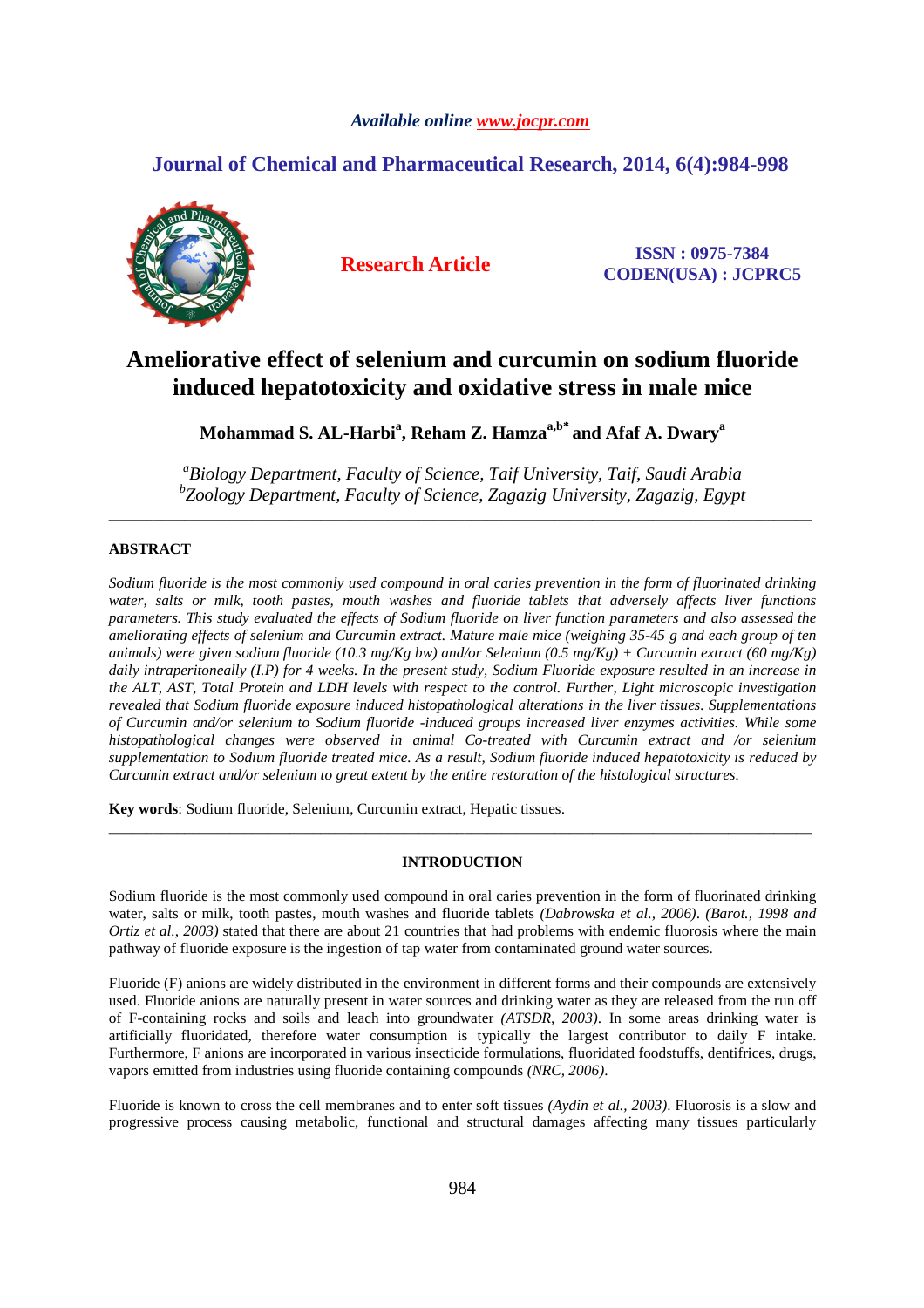musculoskeletal, dental systems *(El-lethey and Kamel.,2011)*, kidney *(Nuscheler et al.,1996)*, liver *(Chinoy NJ and Patel.,1999)* and brain *(Shivarajashankara et al.,2002)*.

*\_\_\_\_\_\_\_\_\_\_\_\_\_\_\_\_\_\_\_\_\_\_\_\_\_\_\_\_\_\_\_\_\_\_\_\_\_\_\_\_\_\_\_\_\_\_\_\_\_\_\_\_\_\_\_\_\_\_\_\_\_\_\_\_\_\_\_\_\_\_\_\_\_\_\_\_\_*

Recent studies revealed that fluoride induces excessive production of oxygen free radicals, and might cause the depletion in biological activities of some antioxidant enzymes *(Chlubek, 2003)*.Toxic effects of fluoride on various biochemical parameters are known *(Singh, 1984; Chlubek, 2003)*. Increased free radical generation and lipid peroxidation are proposed to mediate the toxic effects of fluoride on soft tissues *(Rzeuski et al., 1998)*. *Shivarajashankara et al. (2001a,b)* reported increased lipid peroxidation and disturbed antioxidant defense systems in brain, erythrocytes and liver of rats exposed to fluoride.

The naturally occurring element selenium (Se) is essential for a wide variety of biological processes in mammals *(Schomburg et al., 2004)*. Its beneficial role in human health is due to low molecular weight selenium compounds, as well as to its presence within at least 25 proteins, named selenoproteins, in the form of the amino acid selenocysteine, that is incorporated during translation and is directly involved in redox catalysis *(Driscoll and Copeland, 2003; Romero et al., 2005)*.

*Liao et al. (2008)* reported that selenium played a beneficial role for prevention of cisplatin hepatotoxicity in mice. *Jihen et al. (2008)* mentioned that selenium has a cooperative effect in the protection against cadmium-induced structural damage in the liver of rat.

Several investigators have demonstrated protection by selenium supplementation against metal induced hepatic and renaltoxicity. Moreover, in few recent studies by us we observed a beneficial role of essential trace element (selenium) supplementation during the course of chelation treatment of inorganic mercury intoxication *(Saricaoglu et al., 2005)*.

Natural herbal constituents are extensively studied for their ability to protect cells from miscellaneous damages. Currently, the use of phytochemicals as a therapy in diseases related to oxidative stress has gained immense interest for their ability to quench free radicals by electron or proton donation and their capability to protect body tissues against oxidative stress *(Nabavi et al., 2012)*.

Curcumin (1,7-bis(4-hydroxy-3-methoxyphenyl)-1,6-heptadiene 3,5-dione), the active portion of turmeric, has been shown to have significant antioxidant activity, both in vitro and in vivo *(Joe et al., 2004)*, curcumin is a potent scavenger of reactive oxygen and nitrogen species such as hydroxyl radicals and nitrogen dioxide radicals *(Reddy and Lokesh, 1994)*.

The antihepatotoxic effects of curcumin against chemically induced hepatic damage are well documented, and they have been attributed to its intrinsic antioxidant properties *(Farombi et al., 2008)*. Thus, curcumin has shown to protect liver against hepatic injury and fibrogenesis by suppressing hepatic inflammation *(Nanji, et al., 2003)*, attenuating hepatic oxidative stress *(Yousef et al., 2010)*.

# **EXPERIMENTAL SECTION**

### **2.1. Animals**

This study was performed on 70 young male mice, weighing about 35–45 g b.wt. Animals were obtained from the animal house of the King Fahad Center for Medical Research, King Abdul-Aziz University in Jeddah. They were breeding in a well ventilated room with the temperature ranging between 22 and 25 ˚C and maintained under standardized conditions away from any stressful conditions with 12/12 light and dark cycle with free access to humidity and were fed dry balanced meal for experimental animals provided by the General Organization for Grain Silos and Flour Mills in Jeddah, with a constant source of water. All experimental procedures and animal maintenance were conducted in accordance with the accepted standards of animal care per cage (Council of Europe, European convention for the protection of vertebrate animals 2006). We have followed the European community Directive (86/609/EEC) and national rules on animal care. One group served as control. Animals were weighed and randomly allocated into 6 groups (7 rats each) as following: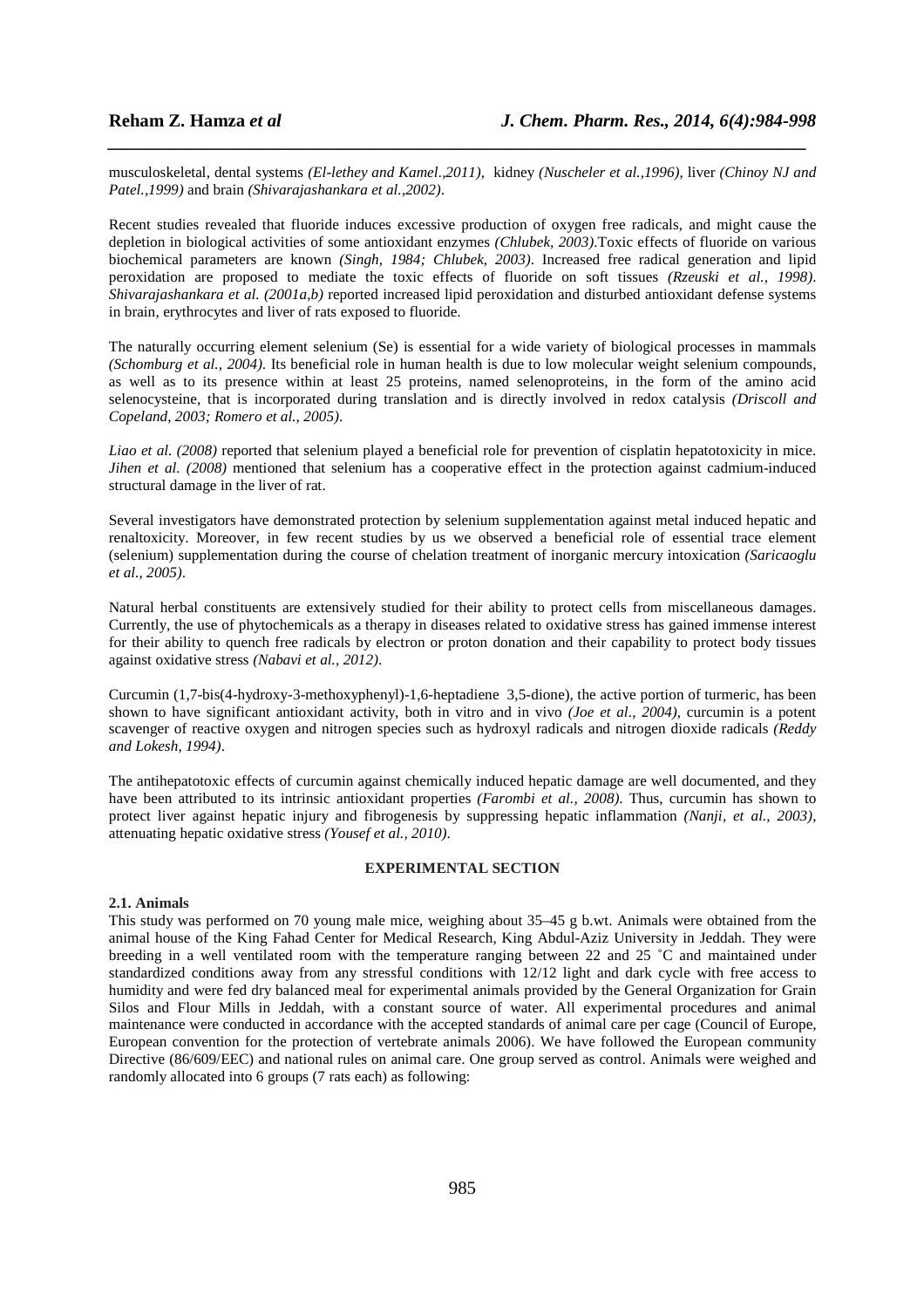### **2.2. Chemicals**

## **2.2.1 Sodium Fluoride**

Sodium fluoride (NaF) was purchased from Sigma Chemical Co., St. Louis, Mo., USA. The tested dose of NaF (10.3 mg/kg b.wt) was chosen based on the previous studies of *Zabulyte et al. (2007)*. A stock solution was prepared by dissolving of 100 g of NaF in 1000 ml of distilled water. The dose schedule was so adjusted that the amount of NaF administration per animal was as per their respective weight.

*\_\_\_\_\_\_\_\_\_\_\_\_\_\_\_\_\_\_\_\_\_\_\_\_\_\_\_\_\_\_\_\_\_\_\_\_\_\_\_\_\_\_\_\_\_\_\_\_\_\_\_\_\_\_\_\_\_\_\_\_\_\_\_\_\_\_\_\_\_\_\_\_\_\_\_\_\_*

### **2.2.2 Selenium**

Selenium was purchased from BDH Chemicals Ltd., England. The tested dose of selenium (0.5 mg/kg) was chosen based on the previous studies of *Ibtissem et al.(2011)*.

### **2.2.3. Curcumin extract**

Fresh Curcumin was obtained from local market (Cairo, Egypt), then washed and was soaked in water for 24 hours and after that it was dried then homogenized by using electrical mixer and then the dose was prepared (60 mg/Kg) and this dose was chosen according to *Abdul-Hamid and Moustafa . (2013)*.

### **2.3. Experimental protocols**

The study was performed on 70 mature male mice, divided into 7 main groups; each group was consisted of 10 rats. The 1<sup>st</sup> Control group: Animal's received 1ml of distilled water orally daily for 30 successive days. The 2<sup>nd</sup> Sodium Fluoride (NaF) treated group: Animals were daily received NaF (10.3 mg/Kg) for 30 successive days intraperitoneally (I.P).The 3rd Selenium treated group: Animals were received selenium (0.5 mg/Kg) for 30 successive days intraperitoneally (I.P).The 4<sup>th</sup> Curcumin extract treated group: Animals were received Curcumin extract (60mg/kg) for 30 successive intraperitoneally (I.P). The 5<sup>th</sup> NaF + Selenium treated *group*: Animals were given sodium fluoride (NaF) (10.3 mg/Kg) for 30 successive days and then co-administered by selenium (0.5 mg/Kg) intraperitoneally (I.P). The  $6<sup>th</sup>$  NaF + Curcumin treated group: Animals were given sodium fluoride (NaF) (10.3 mg/Kg) for 30 successive days and then co-administered Curcumin extract (60mg/Kg) for 30 successive days intraperitoneally (I.P). The 7<sup>th</sup> NaF+ Selenium+ Curcumin extract treated group: Animals were given NaF (10.3mg/Kg) and then coadministered with *selenium* (0.5mg/Kg) and then followed by Curcumin extract (60 mg/Kg) for 30 successive days (I.P).The substances were administered in the morning (between 09.30 and 10.30 h) to non fasted rats. The first day the animals were treated was considered experimental day 0.At the end of the 30 days of treatment, all animals were scarified and dissected. The testis tissues were quickly excised to light microscope investigations and biochemical examinations.

## **2.4. Blood samples collection**

Blood samples were collected after the end of the experiment from the retro-orbital vein, which is a simple, convenient and successful procedure that allows bleeding of the same animal more than one time with minimal stress *(Scherners, 1967)*.

After the end of 4th week, individual blood samples were drawn by orbital puncture (from eye plexus) using microhematocrit capillary tubes (Lancer, Athy, County-Kildare, Republic of Ireland), Serum was harvested from blood without EDTA and then serum samples were transferred into eppendorf tubes and subsequently used for the determination of (Total protein, Aspartate amino transferase (AST), Alanine amino transferase (ALT), Lactate dehydrogenase (LDH), Catalase, Superoxide dismutase and Malondialdhyde. Plasma was harvested from blood with EDTA and subsequently used for the determination of reduced Glutathione, Glutathione peroxidase.

# **2.5. Preparation of liver Homogenate:**

A known weight of the liver tissue was washed in ice-cold isotonic saline containing 1 mM EDTA. The tissue was then homogenized separately in 10 volumes of potassium phosphate buffer tissue was perfused with a 50 mM (sodium phosphate buffer saline (100 mM Na<sub>2</sub>HPO<sub>4</sub> / NaH<sub>2</sub>PO<sub>4</sub>) (pH 7.4) containing 1 mM EDTA using a homogenizer at 4 °C. The crude tissue homogenate was then centrifuged at 8000 rpm for  $\frac{1}{2}$  hours at 4 °C and The resulting supernatant was transferred into eppendorf tubes, and preserved at -20º C in a deep freezer until used for various biochemical Assays *(Habig et al., 1974)*. The supernatant was collected for the estimation of malondialdehyde (MDA), reduced glutathione (GSH) as well as the activity of superoxide dismutase (SOD), catalase (CAT) and glutathione peroxidase (GPx).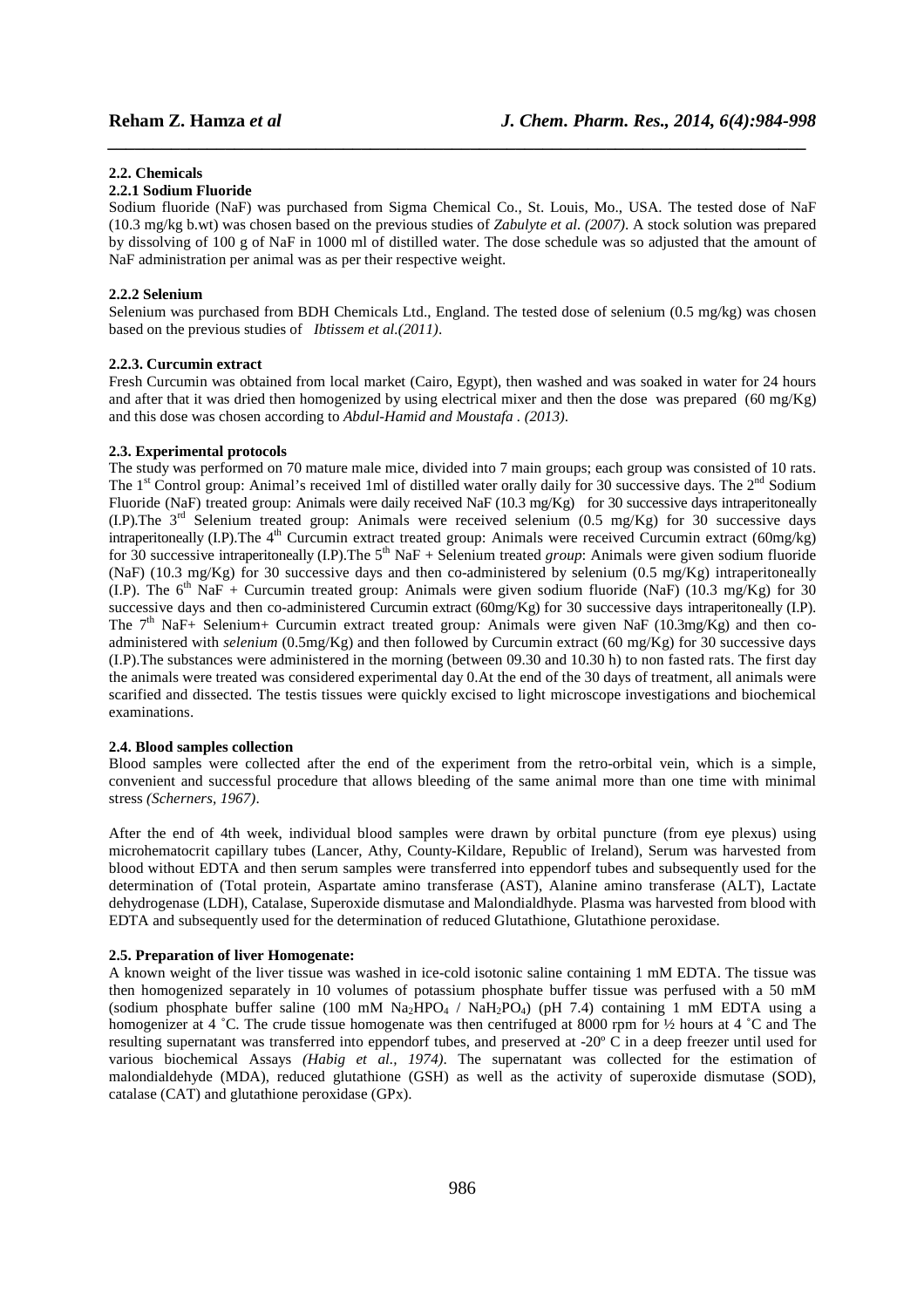### **2.6. Antioxidant enzyme determination**

TBARS content was evaluated using the thiobarbituric acid (TBA) test as described by Ohkawa et al. (1979). After incubation of testis homogenate with TBA at 95 ˚C, TBARS reacts to form a colored complex. Absorbance was measured spectrophotometrically at 532 nm to determine the TBARS content. The specific activity is expressed as nmol/mg protein protein.

*\_\_\_\_\_\_\_\_\_\_\_\_\_\_\_\_\_\_\_\_\_\_\_\_\_\_\_\_\_\_\_\_\_\_\_\_\_\_\_\_\_\_\_\_\_\_\_\_\_\_\_\_\_\_\_\_\_\_\_\_\_\_\_\_\_\_\_\_\_\_\_\_\_\_\_\_\_*

### **2.6.1. Measurement of superoxide dismutase (SOD)**

SOD activity was measured according to the method described by Marklund and Marklund (1974) by assaying the auto oxidation of pyrogallol at 440 nm for 3 min. One unit of SOD activity was calculated as the amount of protein that caused 50% pyrogallol autooxidation inhibition. A blank without homogenate was used as a control for nonenzymatic oxidation of pyrogallol in Tris–EDTA buffer (50 Mm Tris, 10 mM EDTA, pH 8.2). The SOD activity is expressed as U/mg protein.

# **2.6.2. Measurement of catalase (CAT)**

CAT activity was measured determined according to the method described by Aebi (1984) by assaying the hydrolysis of  $H_2O_2$  and the resulting decrease in absorbance at 240 nm over a 3 min period at 25°C. Before determination of the CAT activity, samples were diluted 1:9 with 1% ( $v/v$ ) Triton X-100. CAT activity is expressed as mmol/mg protein.

# **2.6.3. Measurement of glutathione peroxidase (GPx)**

GPx activity was measured using  $\overline{H}_2O_2$  as substrate according to the method described by Paglia and Valentine (1967). The reaction was monitored indirectly as the oxidation rate of NADPH at 240 nm for 3 min. A blank without homogenate was used as a control for non-enzymatic oxidation of NADPH upon addition of hydrogen peroxide in 0.1 M Tris buffer, pH 8.0. Enzyme activity was expressed as nmol/mg protein.

# **2.6.4. Liver function biomarkers in the serum**

Alanine aminotransferase (ALT) and aspartate aminotransferase (AST) were determined colorimetrically by measuring the amount of pyruvate or oxaloacetate produced by forming 2,4-dinitrophenylhydrazine, the color of which was measured at 546 nm *(Retiman and Frankel, 1957)*. Lactate dehydrogenase was determined according to the method of *Vassault (1983)* which depends on the oxidation of lactate to pyruvate with the simultaneous conversion of the cosubstrate NADH to NAD. The decrease in absorbance (measured at 340 nm) due to this conversion is directly proportional to LDH activity.

# **2.7. Histopathology**

For histopathological examination, liver tissues were dissected and fixed in neutral buffered formalin solution. Then samples were processed using a graded ethanol series, and embedded in paraffin. The paraffin sections were cut into 5 µ-thick slices and stained with hematoxylin and eosin for histological examination *(Carleton., 1967)*.

### **2.8. Statistical analysis:**

Data were collected, arranged and reported as mean ± standard error of mean (S.E.M) of nine groups (Each group was considered as one experimental unit), summarized and then analyzed using the computer program SPSS/ version 15.0) The statistical method was one way analyzes of variance ANOVA test (F-test), and if significant differences between means were found, Duncan's multiple range test (Whose significant level was defined as (P<0.05) was used according to (Snedecor and Cochran.,1982) to estimate the effect of different treated groups.

### **RESULTS**

### **3.1. Evaluation of biochemical parameters (Liver function parameters):**

**3.1.1. Effect of Sodium Fluoride, Selenium, Curcumin extract and their combinations on serum total protein:** The administration of Sodium Fluoride in it's recommended dose for successive 30 days into normal rats elicited highly significant decrease (P<0.05) in serum total protein level compared with normal control group. Whereas, non significant changes were observed in the group treated with Selenium and a slight decrease in group treated with Curcumin extract after 4th week when compared with normal control group (Table 1 and Fig. 1). Whereas combinations of Sodium Fluoride with either Selenium or Curcumin extract afforded slight significant decrease when compared with control group, except combination of Sodium Fluoride and selenium and curcumin extract which showed a non significant decrease in serum total proteins compared with normal control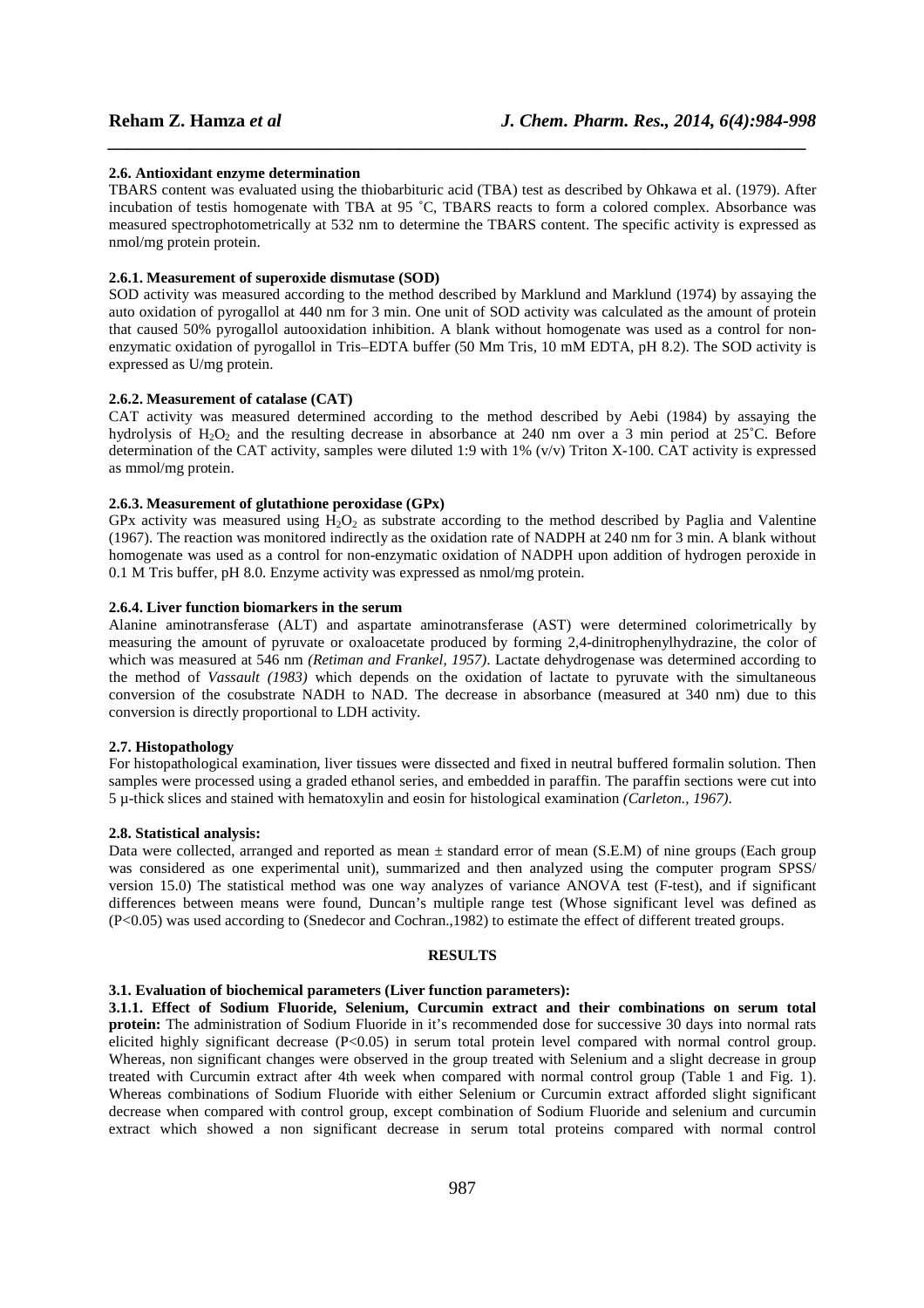group.However, the combinations of the test plant extract (Curcumin) and selenium appear to ameliorate the hypoproteinaemia produced by sodium fluoride alone.

*\_\_\_\_\_\_\_\_\_\_\_\_\_\_\_\_\_\_\_\_\_\_\_\_\_\_\_\_\_\_\_\_\_\_\_\_\_\_\_\_\_\_\_\_\_\_\_\_\_\_\_\_\_\_\_\_\_\_\_\_\_\_\_\_\_\_\_\_\_\_\_\_\_\_\_\_\_*

**Table (1): Effect of Sodium fluoride (10. 5 mg/kg), Selenium (0.5 mg/ Kg), Curcumin extract (60 mg/Kg) and their combinations on Liver function in male mice (mean**  $\pm$  **SE).** (N = 7)

| <b>Groups</b>                                 | Total Protein(g/dl)           | AST(U/mI)                    | ALT(U/mI)                     | $LDH(\mu I U/ml)$                |
|-----------------------------------------------|-------------------------------|------------------------------|-------------------------------|----------------------------------|
| Control group                                 | $8.48 + 0.27$ <sup>bc</sup>   | $13.20 + 0.58$ <sup>g</sup>  | $12.00+0.70^8$                | $371.66 + 47.21$ <sup>f</sup>    |
| Sodium fluoride                               | $4.88 + 0.40$ <sup>g</sup>    | $197.80 + 7.39$ <sup>a</sup> | $81.00 + 1.18$ <sup>a</sup>   | $1828.40 + 35.37a$               |
| Selenium                                      | $8.68 \pm 0.44$ <sup>ab</sup> | $13.80 + 6.02$ <sup>tg</sup> | $12.80 + 1.82$ <sup>fg</sup>  | $370.30 + 33.34$ <sup>f</sup>    |
| Curcumin extract                              | $7.89 + 0.63^d$               | $14.10 \pm 1.01$ ef          | $14.20 + 2.10^e$              | $405.32 + 14.06^e$               |
| Sodium fluoride $+$ Selenium                  | $7.76 \pm 0.65$ <sup>e</sup>  | $45.00+1.67^{\circ}$         | $23.20 \pm 0.86$ <sup>c</sup> | $820.00 \pm 30.37$ °             |
| Sodium fluoride + Curcumin extract            | $7.24 + 0.51$ <sup>f</sup>    | $56.40 + 3.12^b$             | $25.40+0.50^b$                | $862.66 \pm 50.63$ <sup>bc</sup> |
| Sodium fluoride + Selenium + Curcumin extract | $8.02+0.16^{\circ}$           | $24.20 + 4.61$ <sup>d</sup>  | $20.60 + 2.73$ <sup>d</sup>   | $520.31 \pm 51.26$ <sup>d</sup>  |

*Means within the same column in each category carrying different litters are significant at*  $(P \le 0.05)$  *using Duncan's multiple range test, where the highest mean value has symbol (a) and decreasing in value were assigned alphabetically.* 



**Fig.(1): Effect of Sodium fluoride (10.3 mg/kg), Selenium (0.5 mg/ Kg), Curcumin extract (60 mg/Kg) and their combinations on Total protein (g/dl) in male mice** 

**3.1.2. Effect of Sodium Fluoride, Selenium, Curcumin extract and their combinations on serum GOT and GPT (AST & ALT):** Serum transferases (AST &ALT) levels were markedly elevated after 4th week post Sodium Fluoride administration to normal rats when compared with normal control group. Meanwhile significant elevation (P<0.05) in serum AST&ALT were recorded after 4th week in normal rats in response to administration of Curcumin extract and non significant increase in response to administration of sodium fluoride , mean while their combinations with Sodium Fluoride afforded significant elevation in serum , but this effect was less intense than that produced by sodium fluoride alone as sodium fluoride combination with either selenium and/or Curcumin extract still more better than sodium fluoride alone as these combinations exhibited significant decrease in ALT and AST serum values when compared with sodium fluoride treated group , group treated with selenium & curcumin extract alone which revealed non significant change in serum ALT when compared with normal control group (Table 1 and Fig.1).

**3.1.3. Effect of Sodium Fluoride, Selenium, Curcumin extract and their combinations on serum Lactic dehydrogenase enzyme (LDH) activity:** Treatment of normal rats with Sodium Fluoride for 30 successive days in their recommended doses elicited a marked elevation in serum LDH activity after the end of the study when compared with normal control group. While the other treatments afforded a significant increase in serum LDH activity when compared with normal control group (Table 1 and Fig. 3) except group treated with Selenium which afforded non significant changes in LDH activity with respect to normal control group.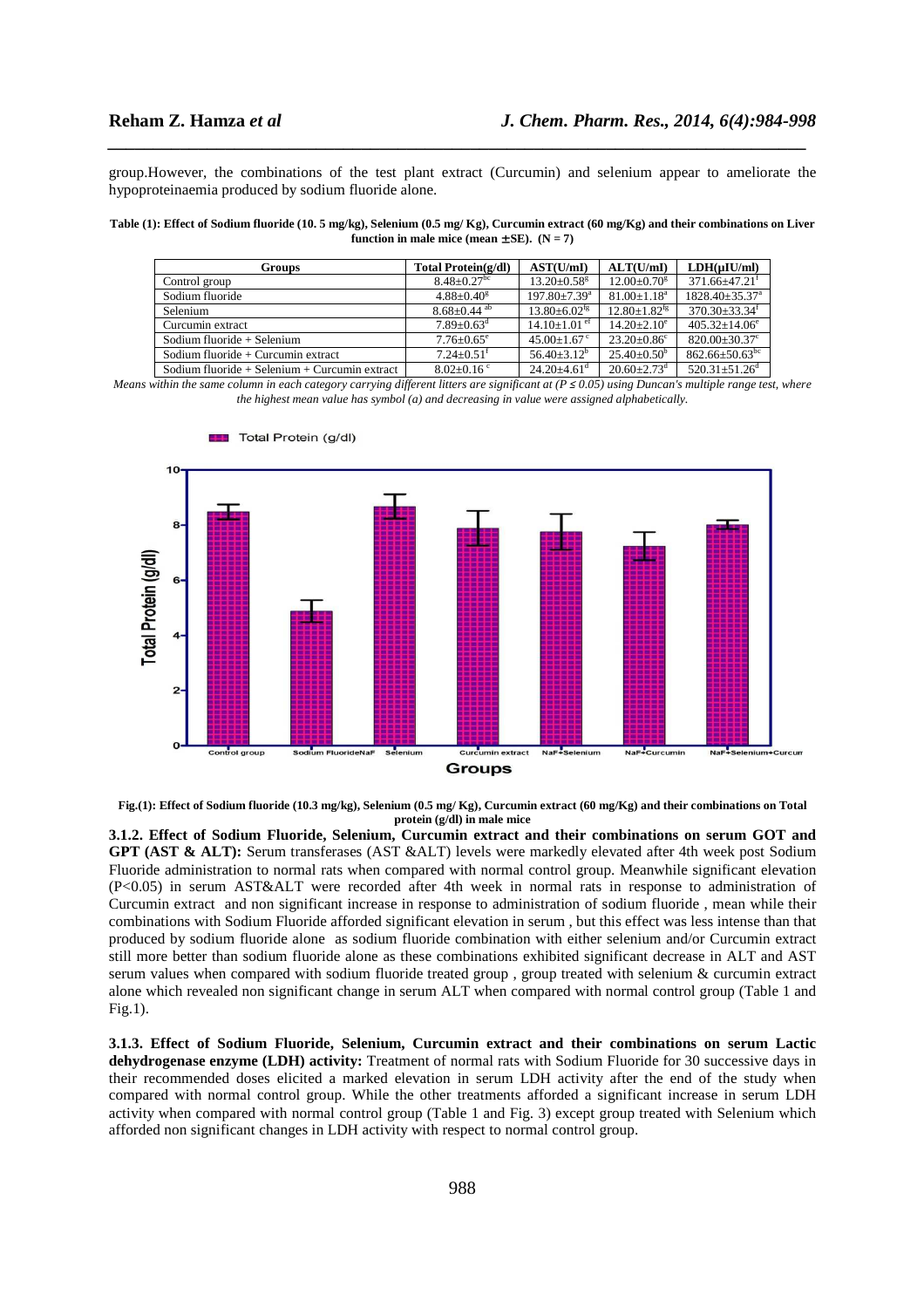



**Fig. (2): Effect of Sodium fluoride (10.3 mg/kg), Selenium (0.5 mg/ Kg), Curcumin extract (60 mg/Kg) and their combinations on AST & ALT (U/ml) in male mice** 



**Groups**

**Fig. (3): Effect of Sodium fluoride (10.3 mg/kg), Selenium (0.5 mg/ Kg), Curcumin extract (60 mg/Kg) and their combinations on LDH enzyme (μIU/ml) in male mice** 



| <b>Groups</b>                               | Liver<br>Catalase<br>(U/g)    | Liver<br><b>SOD</b><br>(U/g)   | Liver<br><b>MDA</b><br>(mmol/g) | Liver<br><b>Glutathione</b><br>reductase<br>(U/g) | Liver<br><b>Glutathione</b><br>Peroxidase<br>(U/g) |
|---------------------------------------------|-------------------------------|--------------------------------|---------------------------------|---------------------------------------------------|----------------------------------------------------|
| Control group                               | $4.29 \pm 0.01^b$             | $23.32 \pm 0.87$ <sup>ab</sup> | $1.74 \pm 0.10^t$               | $6.91 \pm 0.75$ <sup>a</sup>                      | $8.04 \pm 0.74^b$                                  |
| Sodium fluoride                             | $1.72 \pm 0.03$ <sup>g</sup>  | $9.61 \pm 1.52$ <sup>g</sup>   | $9.35 \pm 0.26^a$               | $1.12 \pm 0.48^e$                                 | $1.99 \pm 0.51$ <sup>1</sup>                       |
| Selenium                                    | $4.43 \pm 0.03^{ab}$          | $22.14 \pm 2.98$ <sup>b</sup>  | $1.50 \pm 0.66$ <sup>g</sup>    | $6.99 \pm 0.58$ <sup>a</sup>                      | $8.64 \pm 0.44$ <sup>ab</sup>                      |
| Curcumin extract                            | $4.03 \pm 0.04$ <sup>c</sup>  | $18.82 + 0.91$ <sup>d</sup>    | $2.81 \pm 0.12^e$               | $5.30+0.94^{\circ}$                               | $6.50+1.34^{\circ}$                                |
| Sodium fluoride +Selenium                   | $2.57+0.04^t$                 | $14.94 \pm 1.66^e$             | $7.30 \pm 0.25$ <sup>c</sup>    | $3.01 \pm 0.82$ <sup>d</sup>                      | $4.89 \pm 0.82$ <sup>e</sup>                       |
| Sodium fluoride +Curcumin extract           | $2.72 \pm 0.05$ <sup>ef</sup> | $12.92 + 1.59$ <sup>t</sup>    | $7.38 \pm 0.38$ <sup>bc</sup>   | $3.03 \pm 1.56$ <sup>d</sup>                      | $4.83 \pm 1.00^e$                                  |
| Sodium fluoride + Selenium+Curcumin extract | $3.95 \pm 0.02^d$             | $19.91 \pm 0.88$ <sup>cd</sup> | $4.04 \pm 0.26$ <sup>d</sup>    | $5.77 \pm 1.19$ <sup>bc</sup>                     | $5.70 \pm 1.13$ <sup>d</sup>                       |

*Means within the same column in each category carrying different litters are significant at (P ≤ 0.05) using Duncan's multiple range test, where the highest mean value has symbol (a) and decreasing in value were assigned alphabetically.*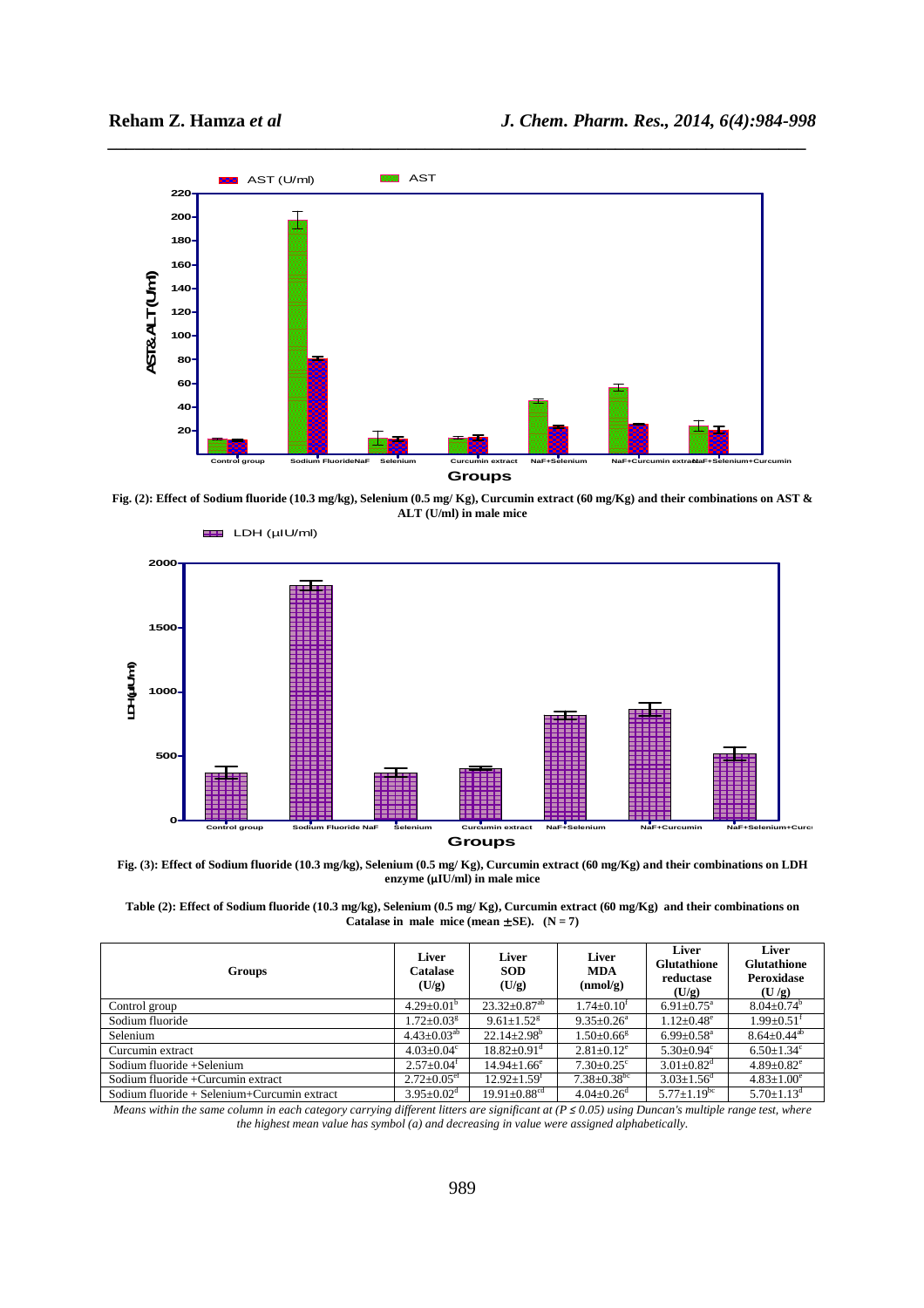





**Fig.(5): Effect of Sodium fluoride (10.3 mg/kg), Selenium (0.5 mg/ Kg), Curcumin extract (60 mg/Kg) and their combinations on SOD** 



**Fig. (6): Effect of Sodium fluoride (10.3 mg/kg), Selenium (0.5 mg/ Kg), Curcumin extract (60 mg/Kg) and their combinations on Malondialdhyde (MDA) (in tissue homogenates) in male mice** 



**Fig. (7): Effect of Sodium fluoride (10.3 mg/kg), Selenium (0.5 mg/ Kg), Curcumin extract (60 mg/Kg) and their combinations on Glutathione reductase (in tissue homogenates) in male mice**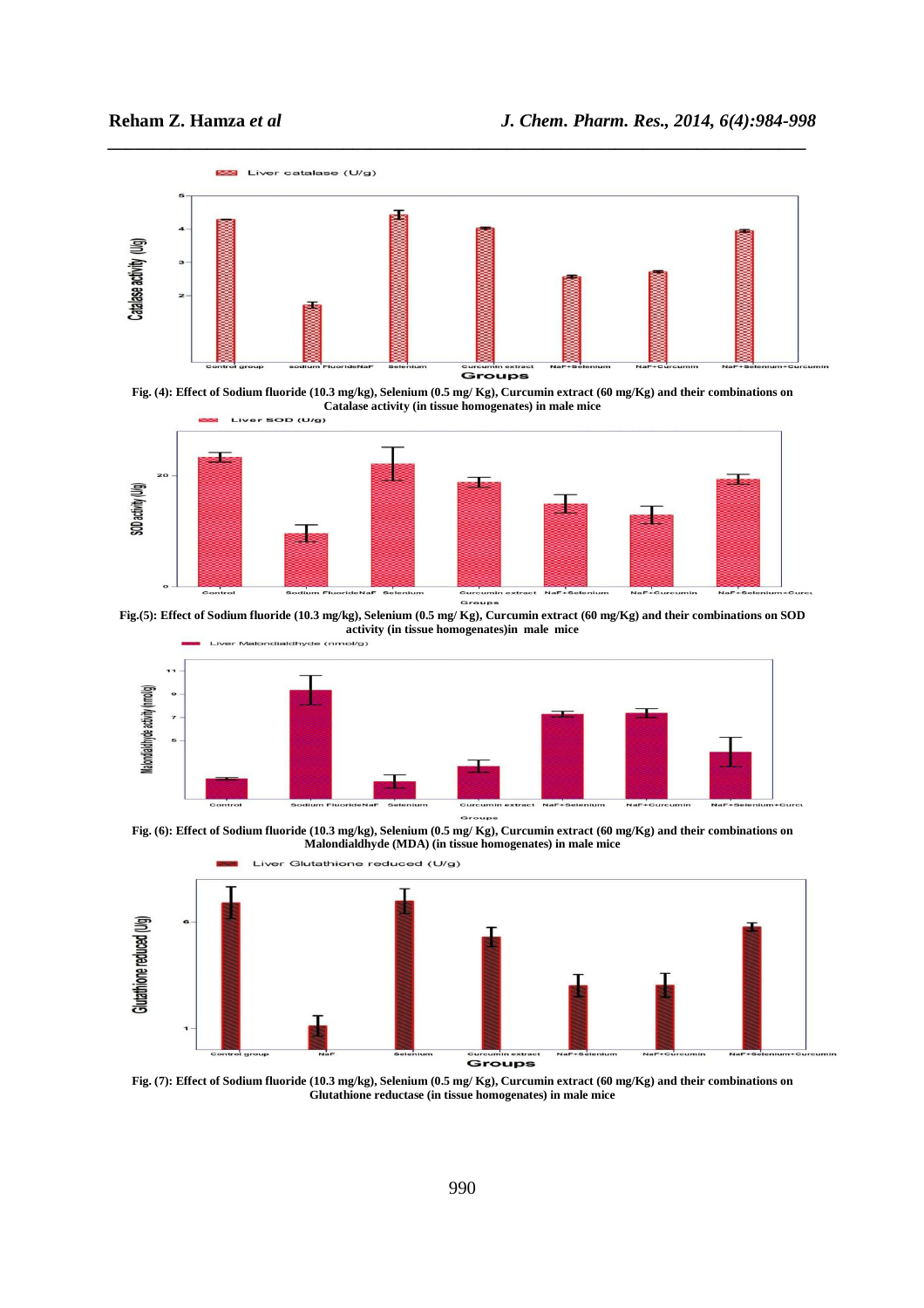

**Fig (8):Effect of Sodium fluoride (10.3 mg/kg), Selenium (0.5 mg/ Kg), Curcumin extract (60 mg/Kg) and their combinations on Glutathione peroxidase (in tissue homogenates) in male mice** 



**Fig. (9): Cross section of control mice liver of (Group 1) formed of small central vein surrounded by cords of hepatocytes showing central vesicular nuclei and eosinophilic cytoplasm (H and E x 200) (CV: central vein, EN: esoinophilic nuclei)** 



**Fig. (10): Cross section of mice liver of group (2) treated with Sodium Fluoride (10.3 mg/kg) showing severe haemorage and congestion (H and E x 200) (HG: Hydropic degeneration)** 

# **3.2. Antioxidant activities:**

**3.2.1. Effect of Sodium Fluoride, selenium, Curcumin extract and their combinations on Catalase activity:** Regarding the effect of Sodium Fluoride on catalase activity of normal rats, Sodium Fluoride afforded a marked decrease (P<0.05) in plasma, liver and kidney catalase after the end of the study when compared with control group, whereas, non significant changes in the enzyme activity was recorded in selenium treated group. Treatment of normal rats with selenium alone exhibited non significant changes in Catalase of liver ,kidney and plasma after the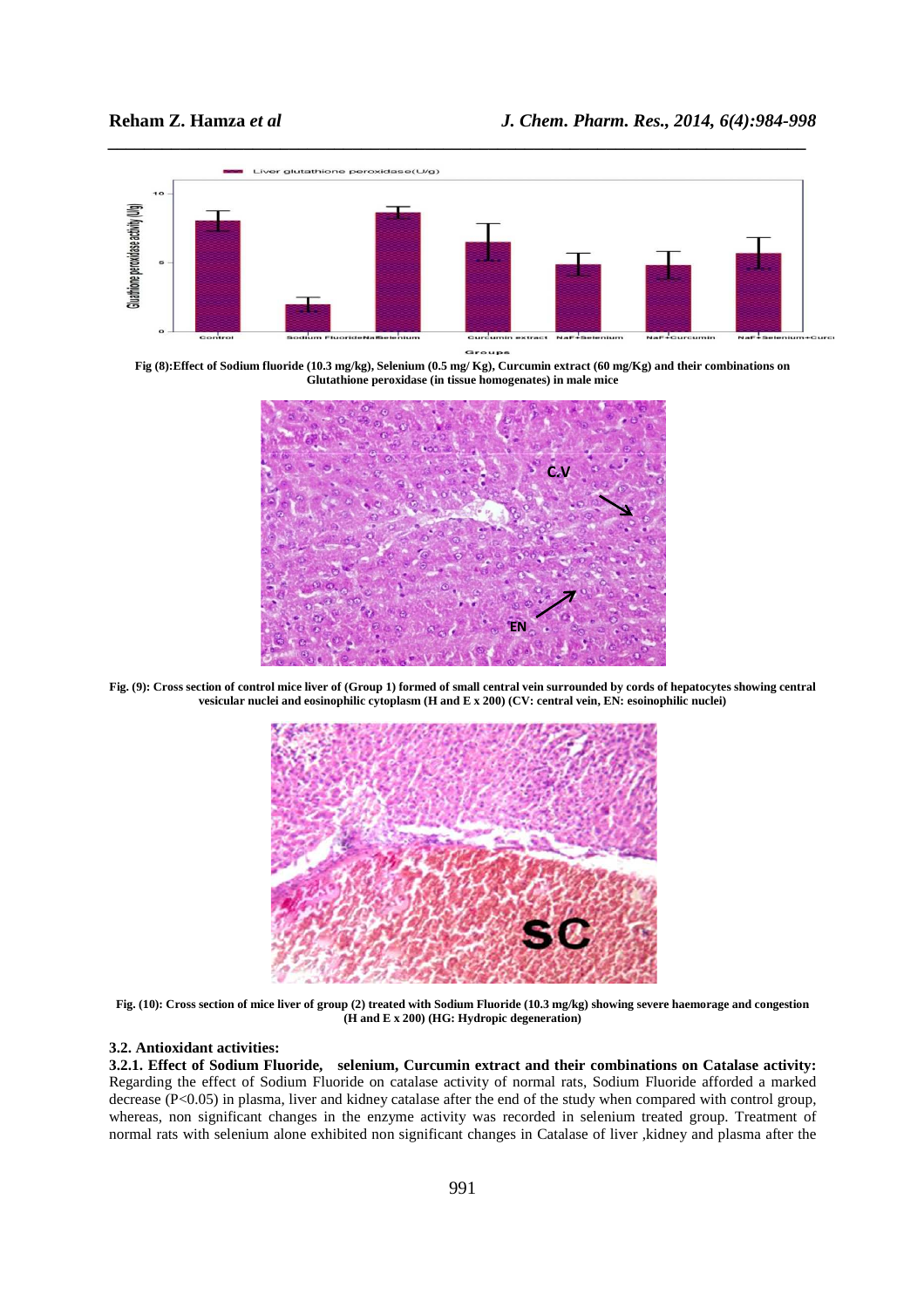end of the experiment when compared with control group , Whereas , a significant decrease was reported in liver , plamsa and kidney tissues respectively when administered Curcumin extract only compared with control group (Table 2 and Figs.3)**.**While combinations of Sodium Fluoride with either Selenium or curcumin extract exhibited a significant decrease in Catalase activity of liver, kidney and plasma after the end of the study as compared with normal control group.

*\_\_\_\_\_\_\_\_\_\_\_\_\_\_\_\_\_\_\_\_\_\_\_\_\_\_\_\_\_\_\_\_\_\_\_\_\_\_\_\_\_\_\_\_\_\_\_\_\_\_\_\_\_\_\_\_\_\_\_\_\_\_\_\_\_\_\_\_\_\_\_\_\_\_\_\_\_*

**3.2.2. Effect of Sodium Fluoride, selenium, Curcumin extract and their combinations on Superoxide dismutase (SOD) activity:** The results of the study revealed that treatment of normal rats with Sodium Fluoride elicited a highly significant decrease (P<0.05) in plasma and liver SOD level after the end of the study together with a marked decrease in SOD activity of kidney and brain when compared with control group. Treatment of normal rats with either selenium or curcumin extract for 4 weeks elicited a non significant decrease in SOD activity of the liver, Kidney and plasma after the end of the study except with curcumin extract which showed a slight significant decrease in SOD activity compared with control group. Whereas, the combinations of the curcumin extract and/or selenium with sodium fluoride afforded a slight decrease (P<0.05) in SOD activity of the liver, kidney and plasma respectively compared with normal control group (Table 2 and Figs.4). Meanwhile combination of sodium fluoride with Curcumin extract and selenium afforded slight decrease in SOD activity but the effect was much better than group treated with sodium fluoride only and other treatment combinations.

**3.2.3. Effect of Sodium Fluoride, selenium, Curcumin extract and their combinations on Malondialdhyde (MDA) activity:** The MDA content of the serum, liver and kidney were significantly elevated (P<0.05) in response to treatment of normal male rats with Sodium Fluoride for 4 weeks compared with normal control group. The same previous response was reported with selenium, curcumin extract combinations with Sodium Fluoride compared with control group (Table 3and Figs. 5 ) but the effect was much less intense. Meanwhile, groups treated with either selenium or curcumin extract induced non significant changes in serum MDA level as compared to normal control group while selenium treated group afforded non significant changes in MDA activity in kidney homogenates while afforded a significant decrease in MDA activity in liver homogenates as compared with normal control group. At the same time, Curcumin extract afforded slight significant increase in MDA activities in Liver and kidney homogenates as compared to normal control group.



**Fig. (11) Cross section of mice liver of group (3) treated with selenium(0.5 mg/ Kg) showing normal liver tissue formed of control vein surrounded by cords of hepatocytes with normal vesicular nuclei and eosinophilic cytoplasm (H and E x 200) (EN: Eosinophilic nuclei, CV: Central vein)** 

**3.2.4.Effect of Sodium Fluoride, selenium, Curcumin extract and their combinations on Glutathione reductase (GR) activity:** It was apparent from Table (9) and (Figs.32,24) that treatment of rats with Sodium Fluoride, alone afforded a significant decrease  $(P< 0.05)$  in serum, liver and kidney reduced glutathione after the end of the study when compared with normal control group. On the other hand, the results revealed that Selenium induced a non significant change in reduced Glutathione content of the kidney, liver and serum together as compared to normal control group with slight significant increase in the reduced glutathione content of serum, liver and kidney homogenates in Curcumin extract treated group compared with control group.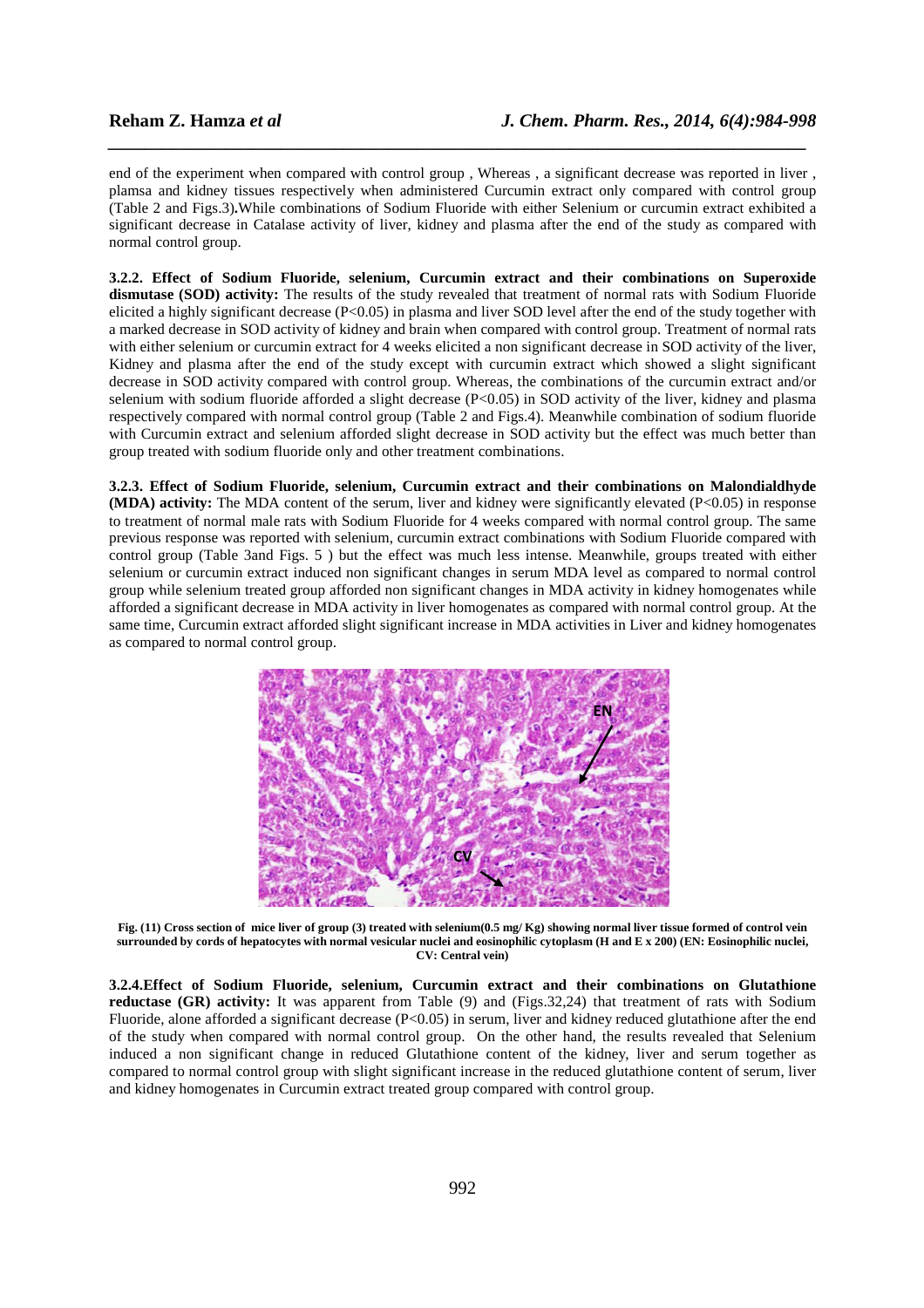

**Fig. (12) :Cross section of mice liver of group (4) treated with curcumin extract (60 mg/ Kg) showing central vein surrounded by cords of hepatocytes (H and E x 200) (CV: Central vein)** 



**Fig. (13): Cross section of mice liver of group (5) treated with (Sodium Fluoride +Selenium) (10.3 mg/kg) & (0.5 mg/kg) respectively showing tissue cords of hepatocytes with mild fatty change in the form of central nuclei surrounded by vaculated cytoplasm (**↑**) (H and E x 200) (MFC: Mild fatty change)** 



**Fig. (14): Cross section of mice liver of group (6) treated with (Sodium Fluoride +curcumin extract) (10.3 mg/kg) & (60 mg/kg) respectively showing cords of hepatocytes with mild fatty change in the form of central nuclei surrounded by vaculated cytoplasm (**↑**) (H and E x 200) (MFC: Mild fatty change)** 

**3.2.5. Effect Sodium Fluoride, selenium, Curcumin extract and their combinations on Glutathione Peroxidase**  activity: The plasma Glutathione peroxidase level was significantly reduced (P<0.05) in all groups treated with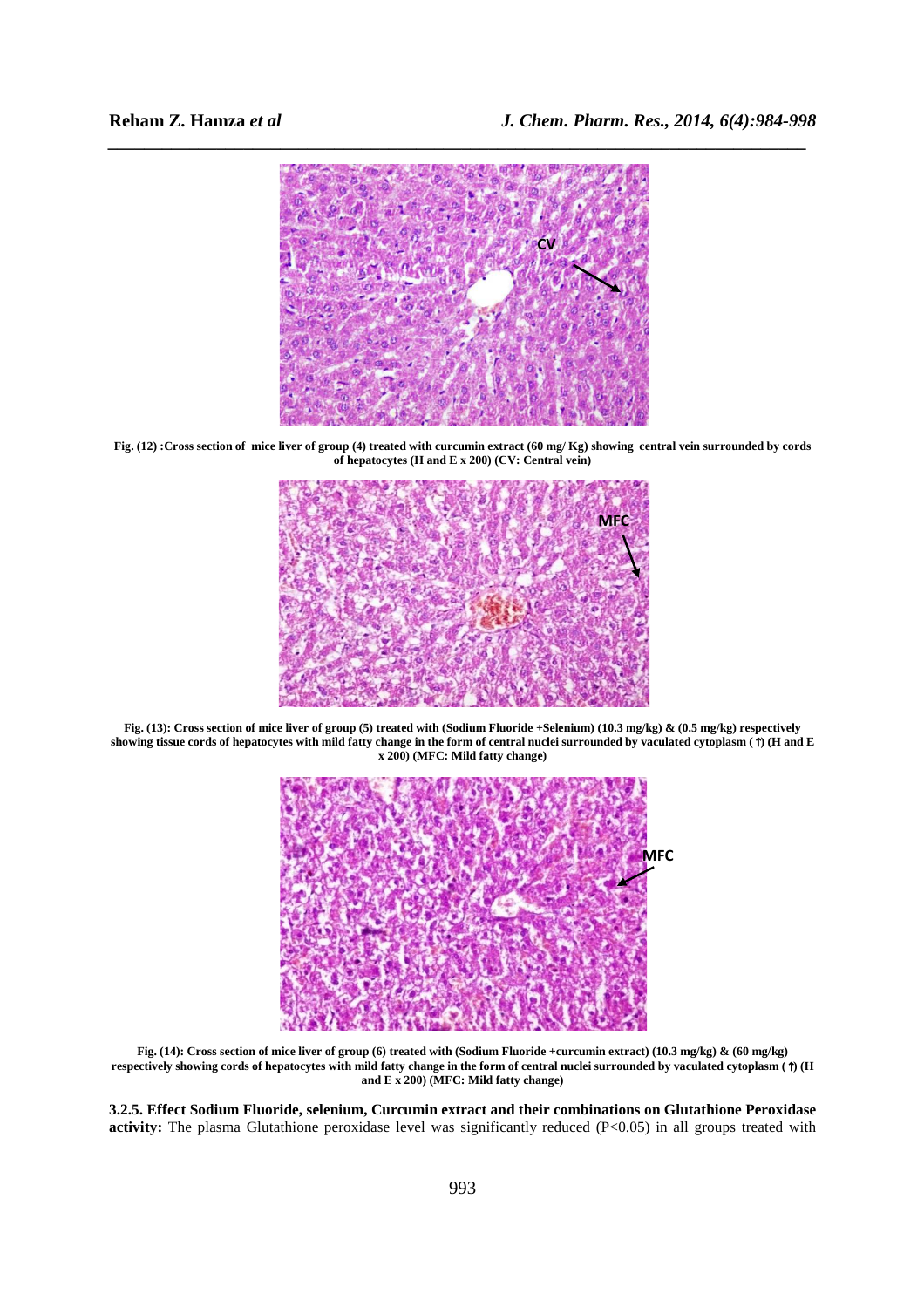Sodium Fluoride alone and in combination with selenium, curcumin extract for successive 30 days when compared with normal control group. Whereas, non significant increase  $(P<0.05)$  was recorded in the enzyme activity of the kidney, Plasma and liver homogenates of group treated with selenium when compared with control group. Together with a significant decrease in the enzyme activity in Plasma, Kidney and liver homogenates in response to treatment with Curcumin extract as compared with normal control group. The enzyme activity in the plasma was markedly decreased in response to treatment with either Sodium Fluoride or it's combinations with selenium and/or curcumin extract compared with control group. Beside a non significant increase in response to treatments with selenium. Whereas, a significant decrease was reported in response to treatments with all combinations used except combination of Sodium Fluoride with selenium and curcumin which showed a slight decrease compared with normal control group (Table 3 and Figs.6).

*\_\_\_\_\_\_\_\_\_\_\_\_\_\_\_\_\_\_\_\_\_\_\_\_\_\_\_\_\_\_\_\_\_\_\_\_\_\_\_\_\_\_\_\_\_\_\_\_\_\_\_\_\_\_\_\_\_\_\_\_\_\_\_\_\_\_\_\_\_\_\_\_\_\_\_\_\_*

# **3.3. Histopathology investigations of liver tissues:**

Control group: Normal liver tissue formed of small central vein surrounded by cords of hepatocytes showing central vesicular nuclei and eosinophilic cytoplasm (Fig. 9).Sodium Fluoride treated group: Liver tissue showing markedly dilated central vein filled by large number of red blood cells and surrounded by hepatic cords and showing severe fatty change of hepatocytes and markedly congested central vein (Fig. 10) and showing liver cells necrosis in the form of pyknotic nuclei (↑) and more eosinophilia of the cytoplasm was also seen (Figs.32&33).Selenium treated group: Normal liver tissue formed of central vein surrounded by cords of hepatocytes showing central vesicular nuclei and eosinophilic cytoplasm (Fig. 11).Curcumin extract treated group: The liver tissues of this group are formed of central vein surrounded by cords of hepatocytes (Fig. 12).Sodium Fluoride+ Selenium treated group: cords of hepatocytes showing mild fatty change in the form of central nuclei surrounded by vaculated cytoplasm  $(\uparrow)$ (Fig.13).Sodium Fluoride+ Curcumin extract treated group: cords of hepatocytes showing mild fatty change in the form of central nuclei surrounded by vacuolated cytoplasm (↑), (Fig.14).Sodium Fluoride + Selenium + Curcumin extract treated group: liver tissue shows moderate fatty change in the hepatocytes (Fig.15) and liver tissue cords of hepatocytes showing mild fatty change in the form of central nuclei surrounded by vacuolated cytoplasm.



**Fig. (15): Cross section of mice liver of group (7) treated with (NaF +selenium+ Curcumin extract) (10.3mg/kg),(0.5 mg/kg) & (60 mg/Kg) respectively showing moderate fatty changes in the hepatocytes (H and E x 200) (MFC: Moderate fatty change)** 

### **DISCUSSION**

Sufficient evidence has demonstrated that fluoride produces deleterious effects in skeletal, dental and soft tissues. There are documents concerned with the mechanism of bone and dental fluorosis. But it is not clear of how fluoride interferes with soft tissues. However, some of the following viewpoints may be very helpful for us to understand the mechanism of fluorosis in soft tissues. Firstly, studies have shown that fluoride can induce excessive production of oxygen free radicals, and cause the decrease in biological activities of some substances, such as catalase (CAT), superoxide dismutase (SOD), xanthine oxidase (XOD), and glutathione peroxidase (GSH-Px) which play important roles in antioxidation and eliminating free radicals *(Zhang and Ji, 1996)*.

Secondly, fluoride can also disturb the metabolism of proteins. It is evidently indicated that fluoride can impair the activities of a series of enzymes such as alkaline phosphatase, cholinesterase *(Zabulyte et al., 2007)*. Thirdly, fluoride can interfere with the metabolism of carbohydrate, lipid and nucleic acids, injure immune system, and damage the parts of the body *(Liu et al., 2003; Zabulyte et al., 2007)*.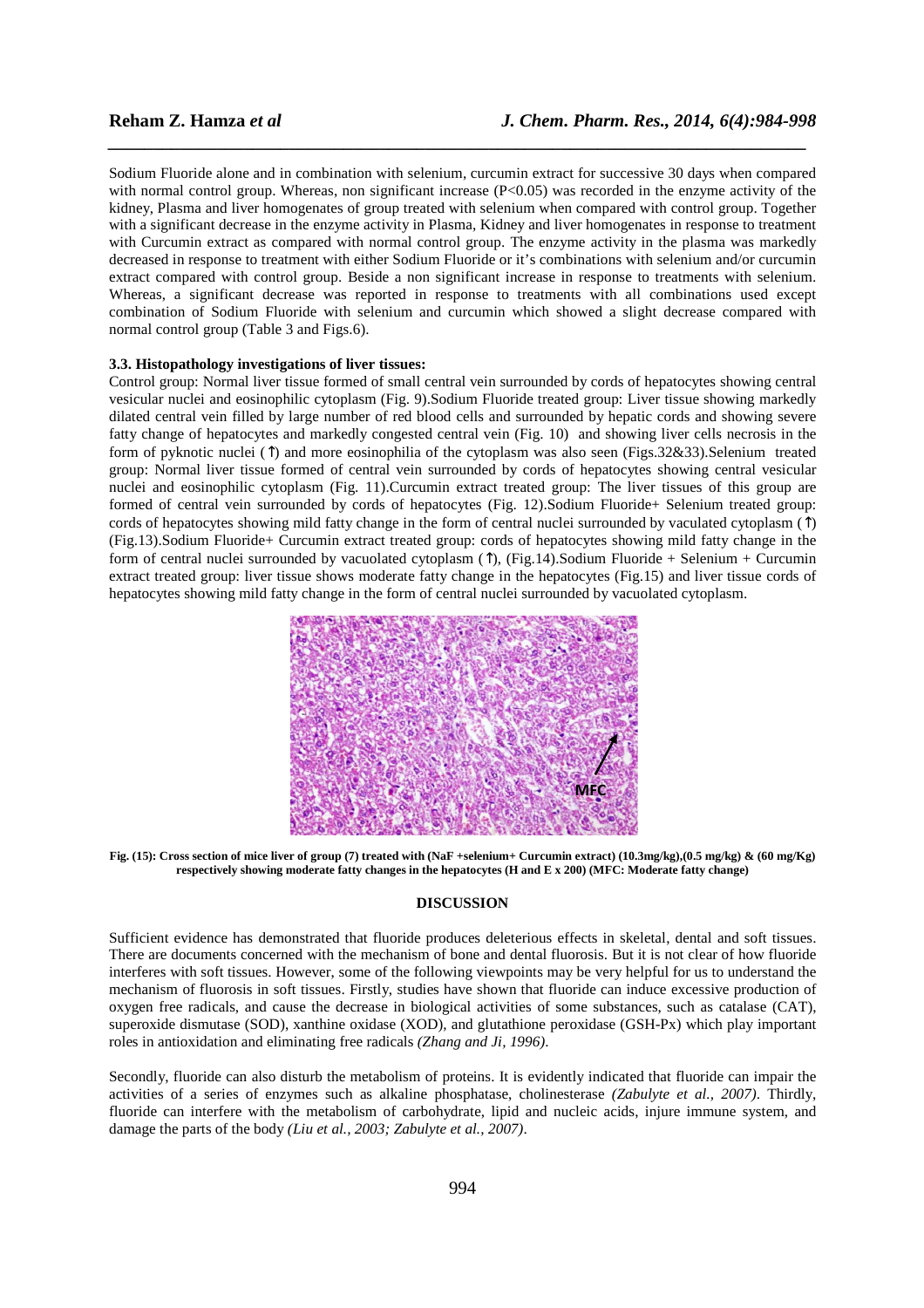Increased generation of reactive oxygen species (ROS) is implicated in the pathogenesis of many diseases and in the toxicity of a wide range of compounds *(Halliwell and Gutteridge, 1985)*. Lipid peroxidation represents one of the most frequent reactions resulting from free radical's attack on biological structures *(Stohs, 1995)*. The present study revealed increased levels of TBARS, the marker of extent of lipid peroxidation, in the liver of sodium fluoridetreated rats. And our findings are greatly reinforced by earlier studies have recorded increased free radicals levels in the erythrocytes of fluorotic humans *(Shivarajashankara et al., 2001a)*, and in the erythrocytes, liver, kidney, brain and ovary of experimental animals *(Halliwell and Gutteridge, 1985; Sharma and Chinoy, 1998; Shivarajashankara et al., 2002)*.

*\_\_\_\_\_\_\_\_\_\_\_\_\_\_\_\_\_\_\_\_\_\_\_\_\_\_\_\_\_\_\_\_\_\_\_\_\_\_\_\_\_\_\_\_\_\_\_\_\_\_\_\_\_\_\_\_\_\_\_\_\_\_\_\_\_\_\_\_\_\_\_\_\_\_\_\_\_*

Levels of reduced glutathione (GSH) and total antioxidant capacity (TAC) as well as the activities of superoxide dismutase (SOD) and catalase(CAT) decreased with NaF testament. These results are in accordance with *Shanthakumari et al. (2004)* who found decrease in the levels of glutathione with an increase in glutathione peroxidase (GSH-Px) activity in the brain, erythrocytes and liver of rats exposed to fluoride. They reported that the decrease in glutathione level with an increase in malondialdehyed (MDA) level and GSHPx activity indicates utilization of GSH for GSH-Px catalyzed scavenging of  $H_2O_2$  or lipid hydroperoxides generated. Thus, this degree of toxicity of fluoride resulted in reduction in the level of the free radical scavenger glutathione.

The decreased GSH along with an increased activity of GSH-Px in the fluoride-treated group suggests increased conversion of GSH to GSSG to combat lipid hydroperoxides or H<sub>2</sub>O<sub>2</sub>. Previous studies in this field reported decreased GSH and GSH-Px in various tissues of experimental animals subjected to chronic fluoride toxicity *(Sharma and Chinoy, 1998)*.

*Qujeq et al. (2002)* reported that food and/or water contaminated with a much higher concentration of sodium fluoride produced characteristic signs of biochemical defects. Biochemical changes in the composition of bone, urine, and plasma, and some hormonal changes in fluorosis have been reported *(reviewed in Das., 1996)*.Higher concentrations of fluoride are known to affect collagen synthesis and bone mineralization *(Harrison et al., 1990)*. In addition, fluoride has been shown to inhibit many enzymes such as those involved in the pentose pathway, antioxidant defense system, and the myosin-ATPase path. Furthermore, fluoride is also known to cross the cell membrane and enter soft tissues. Impairment of soft tissue function has been demonstrated in fluorideintoxicated animals *(Vani and Reddy, 2000)*.

*On serum total protein*, The administration of Sodium Fluoride in its recommended dose for successive 30 days into normal rats elicited highly significant decrease (P<0.05) in serum total protein level compared with normal control group. Whereas, non significant changes were observed in the group treated with Selenium and a slight decrease in group treated with Curcumin extract after 4<sup>th</sup> week when compared with normal control group, Whereas combinations of Sodium Fluoride with either Selenium or Curcumin extract afforded slight significant decrease when compared with control group.

*On serum GOT and GPT (AST & ALT), serum transferases levels* Serum transferases (AST &ALT) levels were markedly elevated after 4<sup>th</sup> week post Sodium Fluoride administration to normal rats when compared with normal control group. Meanwhile significant elevation (P<0.05) in serum AST&ALT were recorded after  $4<sup>th</sup>$  week in normal rats in response to administration of Curcumin extract and non significant increase in response to administration of sodium fluoride. *On serum lactic dehydrogenase enzyme (LDH) activity*, Treatment of normal rats with Sodium Fluoride for 30 successive days in their recommended doses elicited a marked elevation in serum LDH activity after the end of the study when compared with normal control group.

Transaminases (AST and ALT) enzymes are a common mean of detecting liver damage. Alterations in these enzymes are reported in hepatic disease and in myocardial infarction. Fluoride toxicosis caused elevated in the activities of transaminases *(Shanthakumari et al., 2004)*. The alterations in transaminases could be expected to occur associated with pathology involving necrosis of the liver.

The increase in plasma AST and ALT activities is in agreement with the findings of *Qujeq et al. (2002)* who found that AST and ALT activities of rats were significantly increased after treating with 10, 20 and 30 mg/kg NaF daily for 90 days. Also, *Shanthakumari et al. (2004)* recorded a significant increase in plasma ALT, AST and AlP of rats treated with 25 ppm of fluoride for 8 and 16 weeks.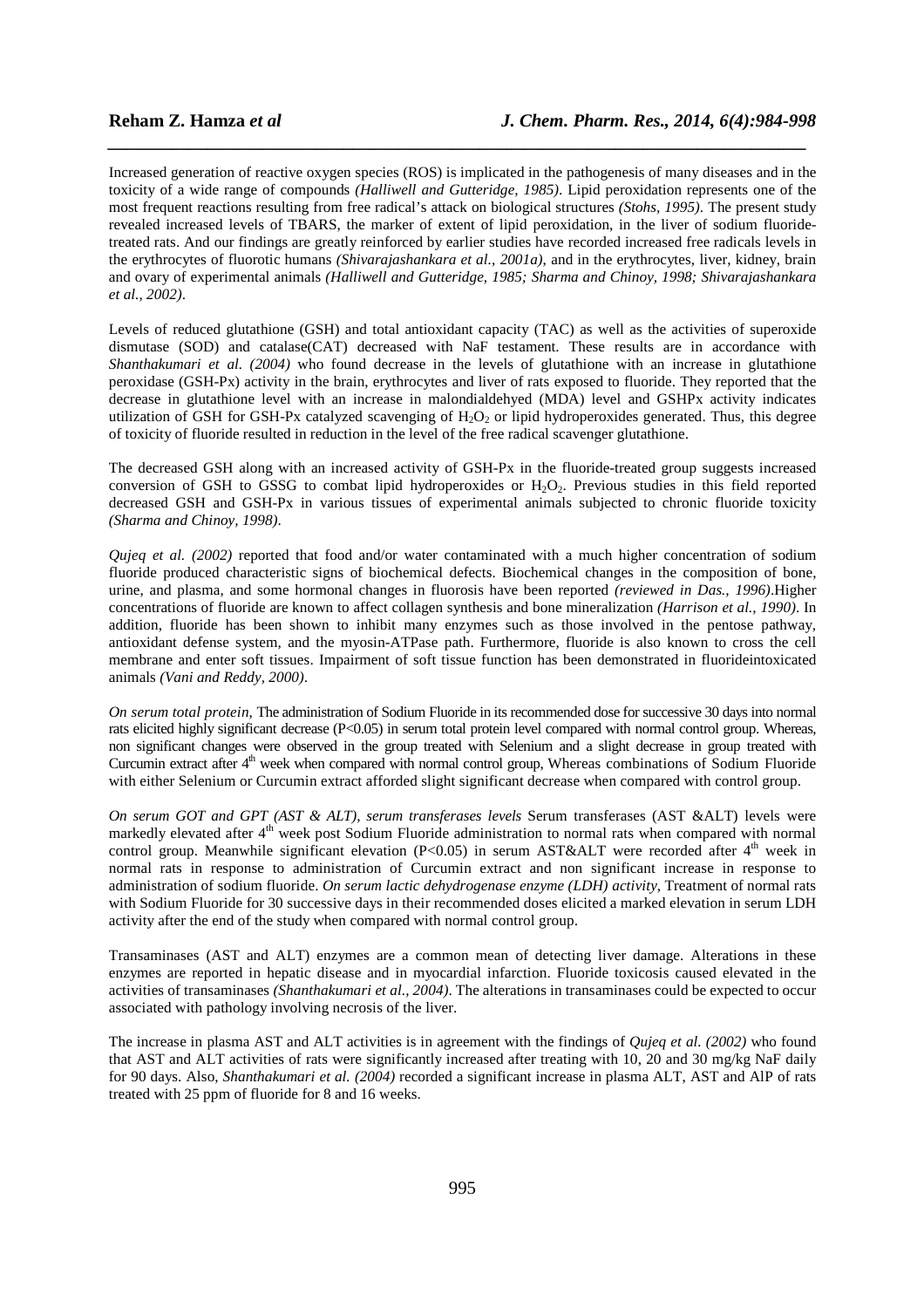*Guo-Ving et al. (2003)* found also an increase in the activities of AST and ALT in plasma of rats after 3 months treated with 50, 100 and 150 mg NaF. Transaminases (ALT, AST), a rise in blood transaminase activities is a sensitive indicator of damage to cytoplasmic and/or mitochondrial membranes. Plasma enzyme activities rise when the membranes of only very few cells are damaged.

*\_\_\_\_\_\_\_\_\_\_\_\_\_\_\_\_\_\_\_\_\_\_\_\_\_\_\_\_\_\_\_\_\_\_\_\_\_\_\_\_\_\_\_\_\_\_\_\_\_\_\_\_\_\_\_\_\_\_\_\_\_\_\_\_\_\_\_\_\_\_\_\_\_\_\_\_\_*

Liver cells contain more AST than ALT, but ALT is confined to the cytoplasm in which its concentration is higher than that of AST. In inflammatory or infective conditions: the cytoplasmic membrane sustains the main damage; leakage of cytoplasmic contents causes a relatively greater increase in plasma ALT than AST. In infiltrative disorders, in which there is damage to both mitochondrial and cytoplasmic membranes, there is a proportionally greater increase in AST activity than ALT (*Akila et al., 1998)*.The activities of lactate dehydrogenase (LDH) and creatine kinase (CK) were significantly increased in rats treated with sodium fluoride. This may be attributed to a generalized increase in membrane permeability and is particularly useful in the diagnosis of muscular dystrophy *(Kaczor et al., 2005)*.

Also, it has been reported that the increased levels of LDH result from superoxide anions and hydroxyl radicals in the presence of transition metal ions which cause oxidative damage to the cell membrane *(Yadav et al., 1997)*. So the observed increases of both TBARS and NO free radicals in fluoride intoxicated rats are more likely to explain the obtained elevation of enzymes activity.

Increased utilization of medicinal plants became a World Health Organization (WHO) policy in 1970. Plants and herbs are chemical factories that directly provide about 25% of currently used drugs and another 25% of drugs comprise chemically altered natural products *(Desmet, 1997)*.

Curcumin, a phenolic compound, exhibits protective effects against oxidative damage and it is considered to be a potent cancer chemopreventive agent *(Duvoix et al., 2005)*. In agreement with *Pari and Amali (2005)*, curcumin alone significantly decreased the levels of TBARS. *Kalpana and Menon (2004)* suggested that curcumin exerts its protective effect by modulating the biochemical marker enzymes, lipid peroxidation and augmenting antioxidant defense system. More specifically, curcumin was significantly decrease the levels of free radicals and this protective effect of curcumin attributed to its free radical scavenging activity, induction of detoxification enzymes and provides protection against degenerative diseases *(Manikandana et al., 2004)*.

Our results are greatly reinforced by *Liao et al. (2008)* who reported that selenium played a beneficial role for prevention of cisplatin hepatotoxicity in mice. *Jihen et al. (2008)* mentioned that selenium has a cooperative effect in the protection against cadmium-induced structural damage in the liver of rat. *El-Shenawy and Hassan (2008)* reported that selenium has a protective effect against liver and kidney damage induced by mercury chloride in rats.

# **REFERENCES**

[1] E Dabrowska; R Letko; Balunowska, M, **2006**. *Advances in Medical Sciences*.,51(1): 91- 95.

[2] V Barot, **1998**. *Bull. Environ. Contam. Toxicol*., 61(3): 303-310.

[3] P Ortiz; M Rodriguez ; M Martinez ; H Borja; J Castelo; F Diaz, **2003**. *Environ. Res.,* 93(1): 20-30.

[4] Agency for Toxic Substances and Disease Registry (ATSDR), **2003**. Toxicological Profile for Fluorides, Hydrogen Fluoride, and Fluorine. US Department of Health and Human Services, Atlanta, US.

[5] National Research Council (NRC), **2006**. Fluoride in Drinking-Water. A scientific review of EPA's standards, Washington.

[6] G Aydin; I Ekrem; A Mehmet; G Osman, **2003***. J. Appl. Toxicol* ., (23): 437–446.

[7] HS El-lethey;MM Kamel , **2011**. *Journal of American Science*., 7(4): 243-254.

[8] NJ Chinoy; TN Patel, **1999**. *Fluoride*., 32: 215–229.

[9] YM Shivarajashankara; AR Shivashankara; PG Bhat; SM Rao; SH Rao, **2002**. *Fluoride*., 35(1):12-21.

[10]D Chlubek, **2003**. *Fluoride*., 36: 217-228.

[11]YM Shivarajashankara; AR Shivashankara; P Gopalakrishna Bhat; S Hanumanth Rao, **2001a**. *Fluoride*., 34:108–113.

[12]YM Shivarajashankara; AR Shivashankara; S Hanumanth Rao; P Gopalakrishna Bhat, **2001b**,.*Fluoride*., 34:103–107.

[13]M Singh, **1984**..*Fluoride*., 17, 81–93.

[14]L Schomburg; U Schweizer; J Köhrle, **2004**. *Mol. Life Sci*., 61, 1988–1995.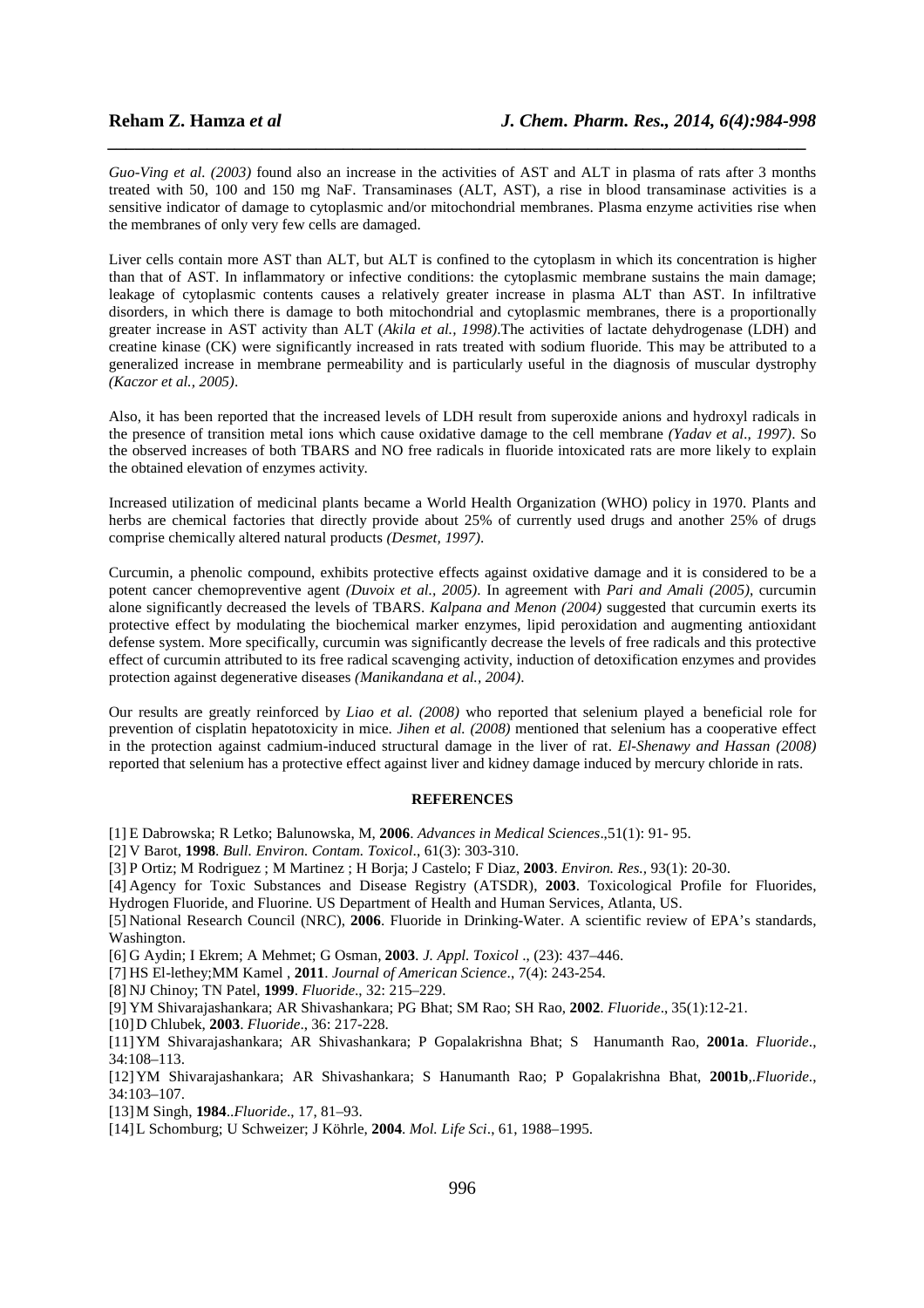[15]DM Driscoll; PR Copeland, **2003**, *Annu. Rev. Nutr*., 23, 17–40.

[16]H Romero; Y Zhang; VN Gladyshev; G Salinas, **2005**. *Genome Biol* ., 6, 66.

[17]Y Liao; X Lu; C Lu; G Li; Y Jin; H Tang, **2008**. *Pharmacol Res*., 57(2):125–31.

[18]EH Jihen; M Imed; H Fatima; K Abdelhamid, **2008**. *Food Chem Toxicol*., 46(11):3522–7.

[19]F Saricaoglu; D Dal; AE Salman; OA Atay; MN Doral; MA Salman; K Kilinc; U Aypar, **2005**. *Acta Anaesthesiol Scand* .,49:847–51.

*\_\_\_\_\_\_\_\_\_\_\_\_\_\_\_\_\_\_\_\_\_\_\_\_\_\_\_\_\_\_\_\_\_\_\_\_\_\_\_\_\_\_\_\_\_\_\_\_\_\_\_\_\_\_\_\_\_\_\_\_\_\_\_\_\_\_\_\_\_\_\_\_\_\_\_\_\_*

[20]B Joe; M Vijaykumar; BR Lokesh, **2004**. *Crit. Rev. Food Sci. Nutr* ., 44, 97.

[21]AC Reddy; BR Lokesh, **1994**. *Mol.Cell. Biochem*., 137, 1–8.

[22]SF Nabavi; SM Nabavi; F Abolhasani; AH Moghaddam; S Eslami, **2012**. *Bull Environ Contam Toxicol*.,88:486-90.

[23]EO Farombi; S Shrotriya; HK Na; SH Kim; YJ Surh, **2008**. *Food and Chemical Toxicology*., 46(4): 1279–1287.

[24]AA Nanji; K Jokelainen; GL Tipoe; A Rahemtulla; P Thomas; AJ Dannenberg, **2003**. *American Journal of Physiology.,* vol. 284, no. 2, pp. G321–G327.

[25]MI Yousef; SA M Omar; MI El-Guendi; LA Abdelmegid,**2010,** *Food and Chemical Toxicology*., vol. 48, no. 11, pp. 3246– 3261.

[26]D Zabulyte; S Uleckiene; J Kalibatas; A Paltanaviciene; N Jascaniniene; M Stosik, **2007**. *Bull. Vet. Inst*. Pulawy.,51, 79–82.

[27]M Abdul-Hamid; N Moustafa, **2013**. Protective effect of curcumin on histopathology and ultra structure of pancreas in the alloxan treated rats for induction of diabetes. *The Journal of Basic & Applied Zoology*., (In press).

[28]BA Ibtissem; N NejlaSoudan; S AfefTroudi; B Hanen; B Tahia; N NajibaZegha,**2011**. *Ecotoxicology and Environmental Safety*., 74 (4): 811-819.

[29]W Habig; M Pabast; WJ Jakoby, **1974**. *Biol. Chem*., 249: 7130 - 7139.

[30]H Ohkawa; W Ohishi; K Yagi, **1979**. *Anal Biochem*., 95 (2): 351 - 358.

[31]S Scherners.1967, The blood morphology of laboratory animals. Blackwell Scientific Publication (3<sup>rd</sup> Ed); 20: 22. Sci., 72: 363 - 368.

[32]H Aebi, **1984**, *Method Enzymol., Catalase in vitro*., 105: 121 – 126.

[33]DE Paglia; WN Valentine,**1967**. *J. Lab. Clin. Med*.,70: 158 - 169.

[34]S Retiman; S Frankel, **1957**. *Am. J. Clin. Pathol*., 28, 56–63.

[35]A Vassault, **1983**. Lactate dehydrogenase. UV-method with pyruvate and NADH. In: Bergmeyer, J., Grabl, M. (Eds.), Methods of Enzymatic Analysis. Verlag-Chemie, Deerfield Beach, Florida, pp. 119–126.

[36]HM Carleton, 1967. Carleton's Histological Technique. (4<sup>th</sup> Ed), Pub. London, New York, Toronto, Oxford University press.

[37] GW Snedecor: WG Cochran, **1982**. Statistical Methods (8<sup>th</sup>Ed), Ames Iowa State University.

[38]Y Zhang; RD Ji, **1996**. *Chin. J. Hygiene Res*.,4, 217–221.

[39]G Liu; C Chai; L Cui, **2003**. *Environ.Toxicol. Pharmacol*., 13, 199–204.

[40]B Halliwell; JMC Gutteridge, **1985**. *Trends Neurosci* ., 8, 22–26.

[41]SJ Stohs, **1995**. Synthetic pro-oxidants: drugs, pesticides and other environmental pollutants. In: Ahmad, S. (Ed.), Oxidative Stress.

[42]A Sharma; NJ Chinoy, **1998**. *Fluoride*., 31,S26.

[43]D Shanthakumari; S Srinivasalu; S Subramanian, **2004**. *Toxicology*., 204, 214–228.

[44]D Qujeq; B Laghaie; A Gholipour; N Solimani; S Hassenzadeh, **2002**. *Biomed. Pharmacol*., 56, 169–172.

[45]ML Vani; KP Reddy, **2000**. *Fluoride*., 33:17–26.

[46]AA Das,**1996**.In: Bamji, M.S., Rao, N.P., Reddy, V. (Eds.), Text Book of Human Nutrition. Oxford and IBH Publishing, New Delhi, Fluorosis, pp. 424– 440.

[47]JE Harrison; AJ Hitchman; A Hitchman; ME Haltrope, **1990**. *J. Bone Min. Res*., 5 (Suppl. 1), S81–S85.

[48]X Guo-Ving; G Sun; Y Shun, **2003**. *Fluoride* 36, 25–29.

[49]G Akila; V Rajakrishnan; P Viswanathan; KN Rajashekaran; VP Menon, **1998**. *Hepatol. Res*., 11, 147–157.

[50]JJ Kaczor; W Ziolkowski; J Popinigis; M Tarnopolsky,**2005**. *Pediatr. Res*., 57, 331–335.

[51]P Yadav; S Sarkar; D Rhatnagar, **1997**. *Pharm. Res*., 36, 221–228.

[52]PA Desmet, **1997**. *Drugs*., 54: 801 - 840.

[53]A Duvoix; R Blasius; S Delhalle; M Schnekenburger; F Morceau; E Henry; M Dicato; M Diederich, **2005**. *Cancer Letter*., 223, 181–190.

[54]C Kalpana; VP Menon, **2004**. *Italian Journal of Biochemistry*., 53, 82–86.

[55]L Pari; DR Amali, **2005**. *Journal of Pharmacology and Pharmaceutical Science*., 8, 115–123.

[56]P Manikandana; M Sumitra; S Aishwarya; BM Manohar; B Lokanadam; R Puvanakrishnan, **2004**. *International Journal of Biochemistry and Cell Biology.,* 36, 1967–1980.